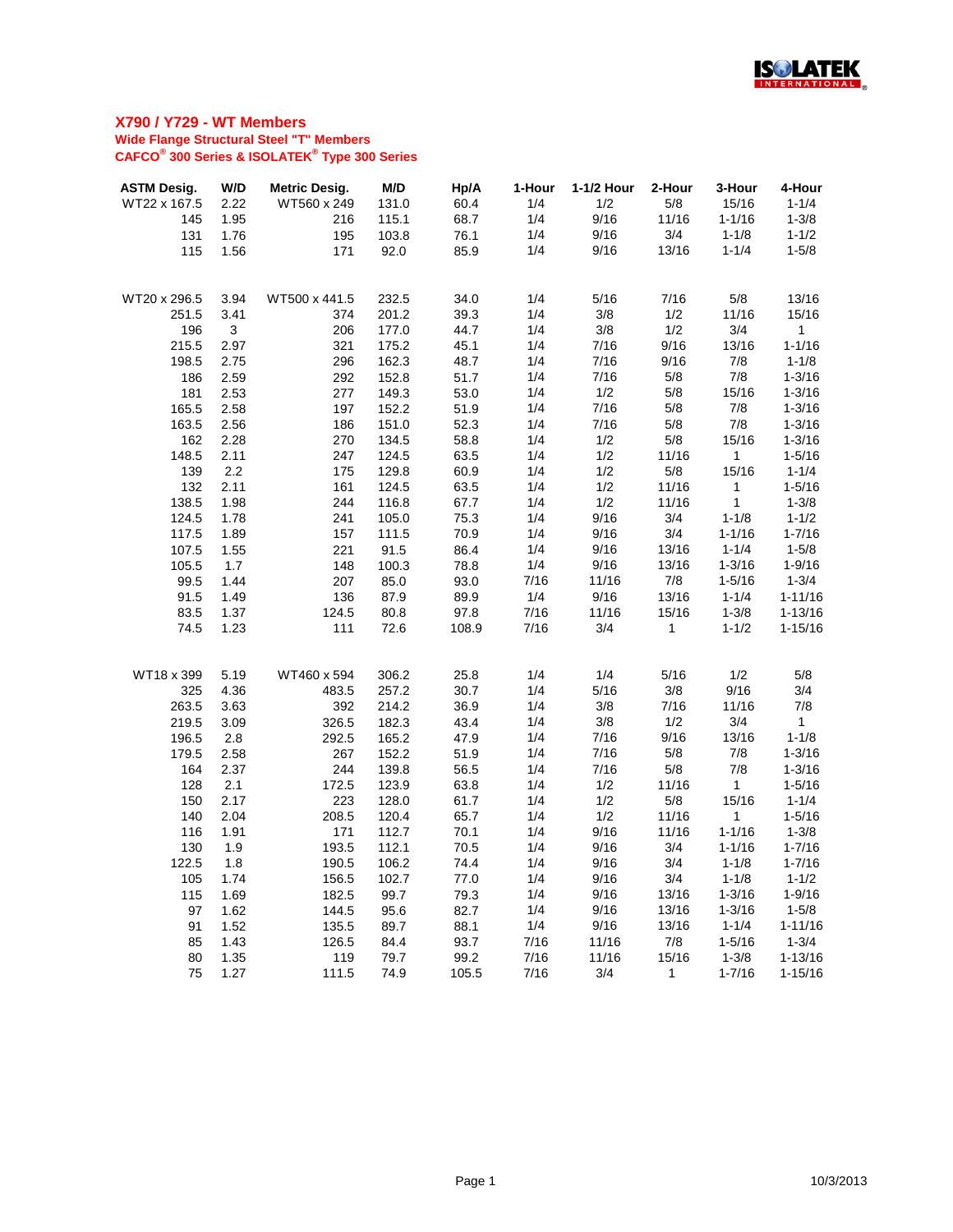

| <b>ASTM Desig.</b> | W/D  | <b>Metric Desig.</b> | M/D   | Hp/A  | 1-Hour | 1-1/2 Hour | 2-Hour       | 3-Hour       | 4-Hour         |
|--------------------|------|----------------------|-------|-------|--------|------------|--------------|--------------|----------------|
| WT18 x 67.5        | 1.15 | WT460 x 100.5        | 67.9  | 116.5 | 7/16   | 13/16      | $1 - 1/16$   | $1 - 9/16$   | $2 - 1/16$     |
|                    |      |                      |       |       |        |            |              |              |                |
| WT16.5 x 193.5     | 2.86 | WT420 x 288          | 168.7 | 46.8  | 1/4    | 7/16       | 9/16         | 13/16        | $1 - 1/16$     |
| 177                | 2.64 | 263.5                | 155.8 | 50.8  | 1/4    | 7/16       | 5/8          | 7/8          | $1 - 3/16$     |
| 159                | 2.39 | 236.5                | 141.0 | 56.1  | 1/4    | 7/16       | 5/8          | 7/8          | $1 - 3/16$     |
| 145.5              | 2.21 | 216.5                | 130.4 | 60.6  | 1/4    | 1/2        | 5/8          | 15/16        | $1 - 1/4$      |
| 131.5              | 2.01 | 196                  | 118.6 | 66.7  | 1/4    | 1/2        | 11/16        | 1            | $1 - 3/8$      |
| 120.5              | 1.85 | 179.5                | 109.2 | 72.4  | 1/4    | 9/16       | 3/4          | $1 - 1/16$   | $1 - 7/16$     |
| 110.5              | 1.7  | 164.5                | 100.3 | 78.8  | 1/4    | 9/16       | 13/16        | $1 - 3/16$   | $1 - 9/16$     |
| 100.5              | 1.56 | 149.5                | 92.0  | 85.9  | 1/4    | 9/16       | 13/16        | $1 - 1/4$    | $1 - 5/8$      |
| 76                 | 1.36 | 113                  | 80.2  | 98.5  | 7/16   | 11/16      | 15/16        | $1 - 3/8$    | $1 - 13/16$    |
| 70.5               | 1.27 | 105                  | 74.9  | 105.5 | 7/16   | 3/4        | $\mathbf 1$  | $1 - 7/16$   | $1 - 15/16$    |
| 84.5               | 1.21 | 125.5                | 71.4  | 110.7 | 7/16   | 3/4        | $\mathbf{1}$ | $1 - 1/2$    | $\overline{2}$ |
| 65                 | 1.18 | 96.5                 | 69.6  | 113.5 | 7/16   | 3/4        | $\mathbf 1$  | $1 - 1/2$    | $\overline{2}$ |
| 59                 | 1.07 | 88                   | 63.1  | 125.2 | 7/16   | 13/16      | $1 - 1/8$    | $1 - 5/8$    | $2 - 1/8$      |
|                    |      |                      |       |       |        |            |              |              |                |
| WT15 x 195.5       | 3.07 | WT380 x 291          | 181.1 | 43.6  | 1/4    | 3/8        | 1/2          | 3/4          | 1              |
| 178.5              | 2.83 | 265.5                | 167.0 | 47.3  | 1/4    | 7/16       | 9/16         | 13/16        | $1 - 1/16$     |
| 163                | 2.61 | 242                  | 154.0 | 51.3  | 1/4    | 7/16       | 5/8          | 7/8          | $1 - 3/16$     |
| 146                | 2.36 | 217                  | 139.2 | 56.8  | 1/4    | 7/16       | 5/8          | 7/8          | $1 - 3/16$     |
| 130.5              | 2.13 | 194.5                | 125.7 | 62.9  | 1/4    | 1/2        | 11/16        | $\mathbf{1}$ | $1 - 5/16$     |
| 117.5              | 1.93 | 175                  | 113.9 | 69.4  | 1/4    | 9/16       | 11/16        | $1 - 1/16$   | $1 - 3/8$      |
| 105.5              | 1.75 | 157                  | 103.3 | 76.6  | 1/4    | 9/16       | 3/4          | $1 - 1/8$    | $1 - 1/2$      |
| 95.5               | 1.59 | 142                  | 93.8  | 84.3  | 1/4    | 9/16       | 13/16        | $1 - 1/4$    | $1 - 5/8$      |
| 74                 | 1.46 | 110                  | 86.1  | 91.8  | 7/16   | 11/16      | 7/8          | $1 - 5/16$   | $1 - 3/4$      |
| 86.5               | 1.45 | 128.5                | 85.6  | 92.4  | 7/16   | 11/16      | 7/8          | $1 - 5/16$   | $1 - 3/4$      |
| 62                 | 1.23 | 92.5                 | 72.6  | 108.9 | 7/16   | 3/4        | $\mathbf{1}$ | $1 - 1/2$    | $1 - 15/16$    |
| 66                 | 1.3  | 98                   | 76.7  | 103.1 | 7/16   | 3/4        | 15/16        | $1 - 7/16$   | $1 - 7/8$      |
| 58                 | 1.16 | 86.5                 | 68.4  | 115.5 | 7/16   | 13/16      | $1 - 1/16$   | $1 - 9/16$   | $2 - 1/16$     |
| 54                 | 1.08 | 80.5                 | 63.7  | 124.1 | 7/16   | 13/16      | $1 - 1/16$   | $1 - 5/8$    | $2 - 1/8$      |
| 49.5               | 0.99 | 73.5                 | 58.4  | 135.3 | 7/16   | 13/16      | $1 - 1/8$    | $1 - 5/8$    | $2 - 1/8$      |
| 45                 | 0.9  | 67                   | 53.1  | 148.9 | 7/16   | 13/16      | $1 - 1/8$    | $1 - 5/8$    | $2 - 1/8$      |
|                    |      |                      |       |       |        |            |              |              |                |
| WT13.5 x 296.5     | 4.32 | WT345 x 401          | 254.9 | 31.0  | 1/4    | 5/16       | 3/8          | 9/16         | 3/4            |
| 184                | 3.12 | 274                  | 184.1 | 42.9  | 1/4    | 3/8        | 1/2          | 3/4          | $\mathbf 1$    |
| 168                | 2.88 | 250                  | 169.9 | 46.5  | 1/4    | 7/16       | 9/16         | 13/16        | $1 - 1/16$     |
| 153.5              | 2.66 | 228.5                | 156.9 | 50.4  | 1/4    | 7/16       | 9/16         | 7/8          | $1 - 1/8$      |
| 140.5              | 2.46 | 209                  | 145.1 | 54.5  | 1/4    | 7/16       | 9/16         | 7/8          | $1 - 1/8$      |
| 129                | 2.27 | 192                  | 133.9 | 59.0  | 1/4    | 1/2        | 5/8          | 15/16        | $1 - 3/16$     |
| 117.5              | 2.09 | 175                  | 123.3 | 64.1  | 1/4    | 1/2        | 11/16        | 1            | $1 - 5/16$     |
| 108.5              | 1.94 | 161.5                | 114.5 | 69.1  | 1/4    | 9/16       | 11/16        | $1 - 1/16$   | $1 - 3/8$      |
| 97                 | 1.75 | 144.5                | 103.3 | 76.6  | 1/4    | 9/16       | 3/4          | $1 - 1/8$    | $1 - 1/2$      |
| 89                 | 1.61 | 132.5                | 95.0  | 83.2  | 1/4    | 9/16       | 13/16        | $1 - 3/16$   | $1 - 5/8$      |
| 80.5               | 1.47 | 120                  | 86.7  | 91.1  | 1/4    | 9/16       | 13/16        | $1 - 1/4$    | $1 - 11/16$    |
| 64.5               | 1.38 | 96                   | 81.4  | 97.1  | 7/16   | 11/16      | 15/16        | $1 - 3/8$    | $1 - 13/16$    |
| 73                 | 1.34 | 108.5                | 79.1  | 100.0 | 7/16   | 11/16      | 15/16        | $1 - 3/8$    | $1 - 13/16$    |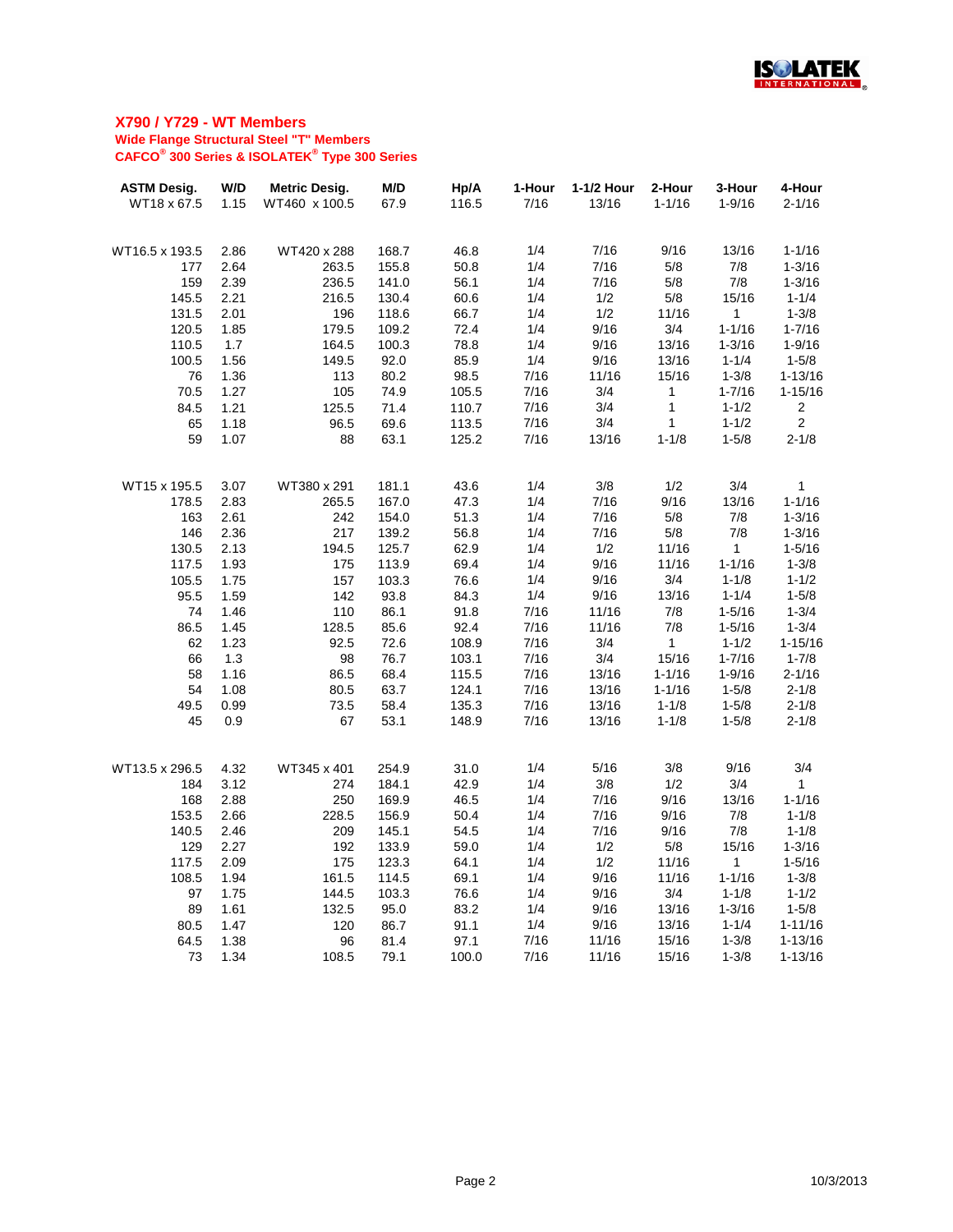

| <b>ASTM Desig.</b> | W/D  | <b>Metric Desig.</b> | M/D   | Hp/A  | 1-Hour | 1-1/2 Hour | 2-Hour       | 3-Hour       | 4-Hour         |
|--------------------|------|----------------------|-------|-------|--------|------------|--------------|--------------|----------------|
| WT13.5 x 57        | 1.22 | WT345 x 85           | 72.0  | 109.8 | 7/16   | 3/4        | 1            | $1 - 1/2$    | $\overline{2}$ |
| 51                 | 1.1  | 76                   | 64.9  | 121.8 | 7/16   | 13/16      | $1 - 1/16$   | $1 - 5/8$    | $2 - 1/8$      |
| 47                 | 1.02 | 70                   | 60.2  | 131.4 | 7/16   | 13/16      | $1 - 1/8$    | $1 - 5/8$    | $2 - 1/8$      |
| 42                 | 0.91 | 62.5                 | 53.7  | 147.2 | 7/16   | 13/16      | $1 - 1/8$    | $1 - 5/8$    | $2 - 1/8$      |
|                    |      |                      |       |       |        |            |              |              |                |
| WT12 x 185         | 3.39 | WT305 x 275.5        | 200.0 | 39.5  | 1/4    | 3/8        | 1/2          | 11/16        | 15/16          |
| 167.5              | 3.11 | 249                  | 183.5 | 43.1  | 1/4    | 3/8        | 1/2          | 3/4          | 1              |
| 153                | 2.88 | 227.5                | 169.9 | 46.5  | 1/4    | 7/16       | 9/16         | 13/16        | $1 - 1/16$     |
| 139.5              | 2.65 | 207.5                | 156.4 | 50.6  | 1/4    | 7/16       | 9/16         | 7/8          | $1 - 1/8$      |
| 125                | 2.4  | 186                  | 141.6 | 55.8  | 1/4    | 7/16       | 5/8          | 7/8          | $1 - 3/16$     |
| 114.5              | 2.23 | 170.5                | 131.6 | 60.1  | 1/4    | 1/2        | 5/8          | 15/16        | $1 - 1/4$      |
| 103.5              | 2.03 | 153.5                | 119.8 | 66.0  | 1/4    | 1/2        | 11/16        | $\mathbf{1}$ | $1 - 5/16$     |
| 96                 | 1.9  | 142.5                | 112.1 | 70.5  | 1/4    | 9/16       | 3/4          | $1 - 1/16$   | $1 - 7/16$     |
| 88                 | 1.75 | 131                  | 103.3 | 76.6  | 1/4    | 9/16       | 3/4          | $1 - 1/8$    | $1 - 1/2$      |
| 81                 | 1.61 | 120.5                | 95.0  | 83.2  | 1/4    | 9/16       | 13/16        | $1 - 3/16$   | $1 - 5/8$      |
| 73                 | 1.47 | 108.5                | 86.7  | 91.1  | 1/4    | 9/16       | 13/16        | $1 - 1/4$    | $1 - 11/16$    |
| 65.5               | 1.33 | 97.5                 | 78.5  | 100.7 | 7/16   | 11/16      | 15/16        | $1 - 3/8$    | $1 - 7/8$      |
| 51.5               | 1.23 | 76.5                 | 72.6  | 108.9 | 7/16   | 3/4        | $\mathbf{1}$ | $1 - 1/2$    | $1 - 15/16$    |
| 58.5               | 1.19 | 87                   | 70.2  | 112.6 | 7/16   | 3/4        | 1            | $1 - 1/2$    | $\overline{2}$ |
| 47                 | 1.12 | 70                   | 66.1  | 119.6 | 7/16   | 13/16      | $1 - 1/16$   | $1 - 9/16$   | $2 - 1/8$      |
| 52                 | 1.07 | 77.5                 | 63.1  | 125.2 | 7/16   | 13/16      | $1 - 1/8$    | $1 - 5/8$    | $2 - 1/8$      |
| 42                 | 1.01 | 62.5                 | 59.6  | 132.7 | 7/16   | 13/16      | $1 - 1/8$    | $1 - 5/8$    | $2 - 1/8$      |
| 38                 | 0.92 | 56.5                 | 54.3  | 145.6 | 7/16   | 13/16      | $1 - 1/8$    | $1 - 5/8$    | $2 - 1/8$      |
| 31                 | 0.83 | 46                   | 49.0  | 161.4 | 9/16   | 15/16      | $1 - 1/4$    | $1 - 13/16$  | $2 - 5/16$     |
| 34                 | 0.82 | 50.5                 | 48.4  | 163.4 | 9/16   | 15/16      | $1 - 1/4$    | $1 - 13/16$  | $2 - 5/16$     |
| 27.5               | 0.74 | 41                   | 43.7  | 181.1 | 9/16   | 15/16      | $1 - 1/4$    | $1 - 13/16$  | $2 - 5/16$     |
|                    |      |                      |       |       |        |            |              |              |                |
| WT10.5 x 100.5     | 2.12 | WT265 x 150          | 125.1 | 63.2  | 1/4    | 1/2        | 11/16        | 1            | $1 - 5/16$     |
| 91                 | 1.94 | 136                  | 114.5 | 69.1  | 1/4    | 9/16       | 11/16        | $1 - 1/16$   | $1 - 3/8$      |
| 83                 | 1.79 | 124                  | 105.6 | 74.9  | 1/4    | 9/16       | 3/4          | $1 - 1/8$    | $1 - 1/2$      |
| 73.5               | 1.59 | 109.5                | 93.8  | 84.3  | 1/4    | 9/16       | 13/16        | $1 - 1/4$    | $1 - 5/8$      |
| 66                 | 1.44 | 98                   | 85.0  | 93.0  | 7/16   | 11/16      | 7/8          | $1 - 5/16$   | $1 - 3/4$      |
| 61                 | 1.33 | 91                   | 78.5  | 100.7 | 7/16   | 11/16      | 15/16        | $1 - 3/8$    | $1 - 7/8$      |
| 46.5               | 1.23 | 69                   | 72.6  | 108.9 | 7/16   | 3/4        | 1            | $1 - 1/2$    | $1 - 15/16$    |
| 55.5               | 1.22 | 82.5                 | 72.0  | 109.8 | 7/16   | 3/4        | 1            | $1 - 1/2$    | $\overline{2}$ |
| 50.5               | 1.12 | 75                   | 66.1  | 119.6 | 7/16   | 13/16      | $1 - 1/16$   | $1 - 9/16$   | $2 - 1/8$      |
| 41.5               | 1.11 | 61.5                 | 65.5  | 120.7 | 7/16   | 13/16      | $1 - 1/16$   | $1 - 9/16$   | $2 - 1/8$      |
| 36.5               | 0.98 | 54.5                 | 57.8  | 136.7 | 7/16   | 13/16      | $1 - 1/8$    | $1 - 5/8$    | $2 - 1/8$      |
| 34                 | 0.91 | 50.5                 | 53.7  | 147.2 | 7/16   | 13/16      | $1 - 1/8$    | $1 - 5/8$    | $2 - 1/8$      |
| 28.5               | 0.84 | 37                   | 49.6  | 159.5 | 7/16   | 13/16      | $1 - 1/8$    | $1 - 5/8$    | $2 - 1/8$      |
| 31                 | 0.84 | 46                   | 49.6  | 159.5 | 7/16   | 13/16      | $1 - 1/8$    | $1 - 5/8$    | $2 - 1/8$      |
| 25                 | 0.75 | 36                   | 44.3  | 178.6 | 9/16   | 15/16      | $1 - 1/4$    | $1 - 13/16$  | $2 - 5/16$     |
| 27.5               | 0.74 | 42.5                 | 43.7  | 181.1 | 9/16   | 15/16      | $1 - 1/4$    | $1 - 13/16$  | $2 - 5/16$     |
| 22                 | 0.66 | 33                   | 38.9  | 203.0 | 5/8    | 1          | $1 - 5/16$   | $1 - 7/8$    | $2 - 3/8$      |
| 24                 | 0.66 | 41                   | 38.9  | 203.0 | 5/8    | 1          | $1 - 5/16$   | $1 - 7/8$    | $2 - 3/8$      |
| WT9 x 87.5         | 2.08 | WT230 x 130          | 122.7 | 64.4  | 1/4    | 1/2        | 11/16        | 1            | $1 - 5/16$     |
| 79                 | 1.9  | 117.5                | 112.1 | 70.5  | 1/4    | 9/16       | 3/4          | $1 - 1/16$   | $1 - 7/16$     |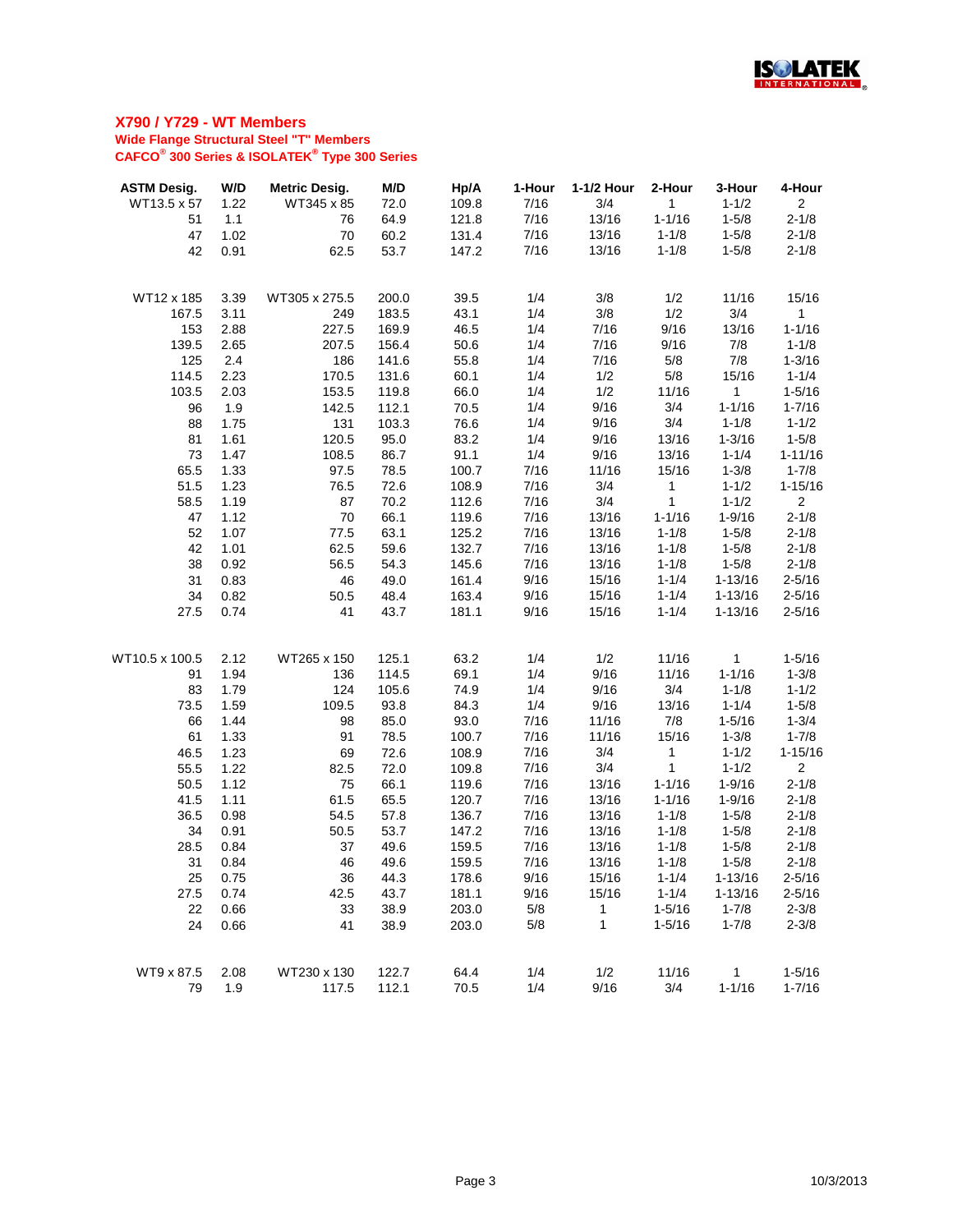

| <b>ASTM Desig.</b> | W/D  | <b>Metric Desig.</b> | M/D   | Hp/A  | 1-Hour | 1-1/2 Hour   | 2-Hour       | 3-Hour         | 4-Hour         |
|--------------------|------|----------------------|-------|-------|--------|--------------|--------------|----------------|----------------|
| WT9 x 71.5         | 1.74 | WT230 x 106.5        | 102.7 | 77.0  | 1/4    | 9/16         | 3/4          | $1 - 1/8$      | $1 - 1/2$      |
| 65                 | 1.59 | 96.5                 | 93.8  | 84.3  | 1/4    | 9/16         | 13/16        | $1 - 1/4$      | $1 - 5/8$      |
| 59.5               | 1.46 | 88.5                 | 86.1  | 91.8  | 7/16   | 11/16        | 7/8          | $1 - 5/16$     | $1 - 3/4$      |
| 53                 | 1.31 | 79                   | 77.3  | 102.3 | 7/16   | 3/4          | 15/16        | $1 - 7/16$     | $1 - 7/8$      |
| 48.5               | 1.21 | 72                   | 71.4  | 110.7 | 7/16   | 3/4          | $\mathbf 1$  | $1 - 1/2$      | 2 <sup>7</sup> |
| 43                 | 1.08 | 64                   | 63.7  | 124.1 | 7/16   | 13/16        | $1 - 1/16$   | $1 - 5/8$      | $2 - 1/8$      |
| 35.5               | 1.07 | 53                   | 63.1  | 125.2 | 7/16   | 13/16        | $1 - 1/8$    | $1 - 5/8$      | $2 - 1/8$      |
| 32.5               | 0.98 | 48.5                 | 57.8  | 136.7 | 7/16   | 13/16        | $1 - 1/8$    | $1 - 5/8$      | $2 - 1/8$      |
| 38                 | 0.96 | 56.5                 | 56.6  | 139.6 | 7/16   | 13/16        | $1 - 1/8$    | $1 - 5/8$      | $2 - 1/8$      |
| 30                 | 0.91 | 44.5                 | 53.7  | 147.2 | 7/16   | 13/16        | $1 - 1/8$    | $1 - 5/8$      | $2 - 1/8$      |
| 27.5               | 0.84 | 41                   | 49.6  | 159.5 | 7/16   | 13/16        | $1 - 1/8$    | $1 - 5/8$      | $2 - 1/8$      |
| 25                 | 0.77 | 37                   | 45.4  | 174.0 | 9/16   | 15/16        | $1 - 1/4$    | $1 - 13/16$    | $2 - 5/16$     |
| 23                 | 0.77 | 34                   | 45.4  | 174.0 | 9/16   | 15/16        | $1 - 1/4$    | $1 - 13/16$    | $2 - 5/16$     |
| 20                 | 0.68 | 30                   | 40.1  | 197.0 | 9/16   | 15/16        | $1 - 1/4$    | $1 - 13/16$    | $2 - 5/16$     |
| 17.5               | 0.6  | 26                   | 35.4  | 223.3 | 5/8    | $\mathbf 1$  | $1 - 5/16$   | $1 - 7/8$      | $2 - 3/8$      |
|                    |      |                      |       |       |        |              |              |                |                |
| <b>WT8 x 50</b>    | 1.35 | WT205 x 74.5         | 79.7  | 99.2  | 7/16   | 11/16        | 15/16        | $1 - 3/8$      | $1 - 13/16$    |
| 44.5               | 1.21 | 66                   | 71.4  | 110.7 | 7/16   | 3/4          | $\mathbf{1}$ | $1 - 1/2$      | $\overline{2}$ |
| 38.5               | 1.06 | 57                   | 62.5  | 126.4 | 7/16   | 13/16        | $1 - 1/8$    | $1 - 5/8$      | $2 - 1/8$      |
| 28.5               | 0.94 | 42.5                 | 55.5  | 142.5 | 7/16   | 13/16        | $1 - 1/8$    | $1 - 5/8$      | $2 - 1/8$      |
| 33.5               | 0.93 | 50                   | 54.9  | 144.1 | 7/16   | 13/16        | $1 - 1/8$    | $1 - 5/8$      | $2 - 1/8$      |
| 25                 | 0.83 | 37                   | 49.0  | 161.4 | 9/16   | 15/16        | $1 - 1/4$    | $1 - 13/16$    | $2 - 5/16$     |
| 22.5               | 0.76 | 33.5                 | 44.8  | 176.3 | 9/16   | 15/16        | $1 - 1/4$    | $1 - 13/16$    | $2 - 5/16$     |
| 20                 | 0.68 | 30                   | 40.1  | 197.0 | 9/16   | 15/16        | $1 - 1/4$    | $1 - 13/16$    | $2 - 5/16$     |
| 18                 | 0.61 | 26.5                 | 36.0  | 219.6 | 5/8    | $\mathbf{1}$ | $1 - 5/16$   | $1 - 7/8$      | $2 - 3/8$      |
| 15.5               | 0.58 | 23                   | 34.2  | 231.0 | 5/8    | $\mathbf{1}$ | $1 - 5/16$   | $1 - 7/8$      | $2 - 3/8$      |
| 13                 | 0.49 | 19.5                 | 28.9  | 273.4 | 13/16  | $1 - 1/8$    | $1 - 7/16$   | $\overline{2}$ | $2 - 9/16$     |
|                    |      |                      |       |       |        |              |              |                |                |
| WT7 x 404          | 6.86 | WT180 x 601          | 404.7 | 19.5  | 1/4    | 1/4          | 1/4          | 3/8            | 1/2            |
| 365                | 6.39 | 543                  | 377.0 | 21.0  | 1/4    | 1/4          | 1/4          | 3/8            | 1/2            |
| 332.5              | 5.95 | 495                  | 351.1 | 22.5  | 1/4    | 1/4          | 5/16         | 7/16           | 9/16           |
| 302.5              | 5.53 | 450                  | 326.3 | 24.2  | 1/4    | 1/4          | 5/16         | 7/16           | 9/16           |
| 275                | 5.14 | 409                  | 303.3 | 26.1  | 1/4    | 1/4          | 5/16         | 1/2            | 5/8            |
| 250                | 4.76 | 372                  | 280.8 | 28.1  | 1/4    | 1/4          | 3/8          | 1/2            | 11/16          |
| 227.5              | 4.42 | 338.5                | 260.8 | 30.3  | 1/4    | 5/16         | 3/8          | 9/16           | 3/4            |
| 213                | 4.18 | 317                  | 246.6 | 32.1  | 1/4    | 5/16         | 3/8          | 9/16           | 3/4            |
| 199                | 3.95 | 296                  | 233.1 | 33.9  | 1/4    | 5/16         | 7/16         | 5/8            | 13/16          |
| 185                | 3.71 | 275.5                | 218.9 | 36.1  | 1/4    | 5/16         | 7/16         | 5/8            | 7/8            |
| 171                | 3.21 | 254.5                | 189.4 | 41.7  | 1/4    | 3/8          | 1/2          | 3/4            | $\mathbf{1}$   |
| 155.5              | 2.96 | 231.5                | 174.6 | 45.3  | 1/4    | 7/16         | 9/16         | 13/16          | $1 - 1/16$     |
| 141.5              | 2.72 | 210.5                | 160.5 | 49.3  | 1/4    | 7/16         | 9/16         | 7/8            | $1 - 1/8$      |
| 128.5              | 2.49 | 191                  | 146.9 | 53.8  | 1/4    | 7/16         | 9/16         | 7/8            | $1 - 1/8$      |
| 116.5              | 2.28 | 173.5                | 134.5 | 58.8  | 1/4    | 1/2          | 5/8          | 15/16          | $1 - 3/16$     |
| 105.5              | 2.11 | 157                  | 124.5 | 63.5  | 1/4    | 1/2          | 11/16        | $\mathbf{1}$   | $1 - 5/16$     |
| 96.5               | 1.93 | 143.5                | 113.9 | 69.4  | 1/4    | 9/16         | 11/16        | $1 - 1/16$     | $1 - 3/8$      |
| 88                 | 1.76 | 131                  | 103.8 | 76.1  | 1/4    | 9/16         | 3/4          | $1 - 1/8$      | $1 - 1/2$      |
| 79.5               | 1.62 | 118.5                | 95.6  | 82.7  | 1/4    | 9/16         | 13/16        | $1 - 3/16$     | $1 - 5/8$      |
| 72.5               | 1.53 | 108                  | 90.3  | 87.6  | 1/4    | 9/16         | 13/16        | $1 - 1/4$      | $1 - 11/16$    |
| 66                 | 1.4  | 98                   | 82.6  | 95.7  | 7/16   | 11/16        | 15/16        | $1 - 3/8$      | $1 - 13/16$    |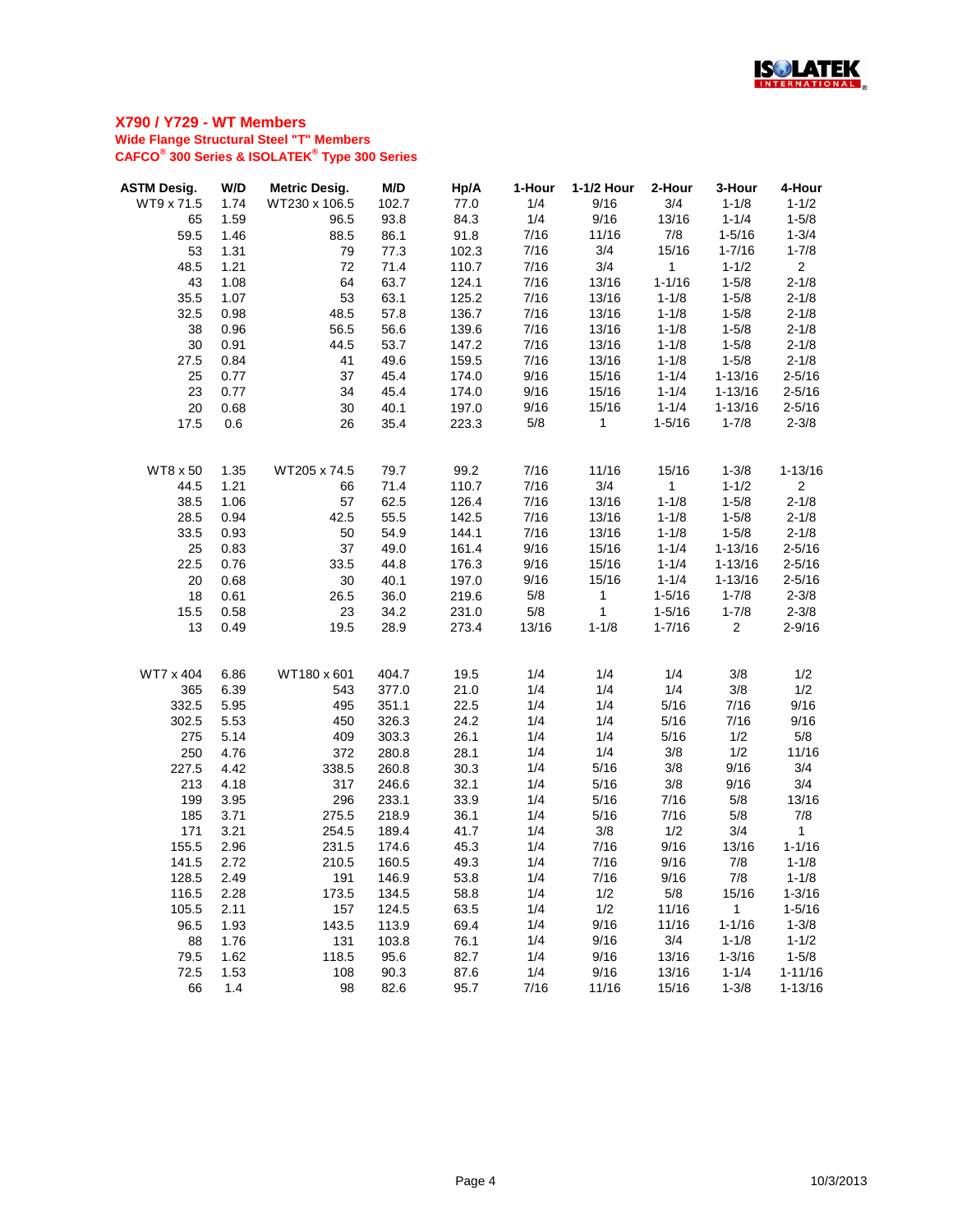

| <b>ASTM Desig.</b> | W/D  | <b>Metric Desig.</b> | M/D   | Hp/A  | 1-Hour | 1-1/2 Hour   | 2-Hour      | 3-Hour           | 4-Hour         |
|--------------------|------|----------------------|-------|-------|--------|--------------|-------------|------------------|----------------|
| WT7 x 60           | 1.29 | WT180 x 89.5         | 76.1  | 103.9 | 7/16   | 3/4          | 15/16       | $1 - 7/16$       | $1 - 7/8$      |
| 41                 | 1.21 | 61                   | 71.4  | 110.7 | 7/16   | 3/4          | $\mathbf 1$ | $1 - 1/2$        | 2 <sup>1</sup> |
| 54.5               | 1.17 | 81                   | 69.0  | 114.5 | 7/16   | 13/16        | $1 - 1/16$  | $1 - 9/16$       | $2 - 1/16$     |
| 37                 | 1.1  | 55                   | 64.9  | 121.8 | 7/16   | 13/16        | $1 - 1/16$  | $1 - 5/8$        | $2 - 1/8$      |
| 49.5               | 1.07 | 73.5                 | 63.1  | 125.2 | 7/16   | 13/16        | $1 - 1/8$   | $1 - 5/8$        | $2 - 1/8$      |
| 45                 | 1.07 | 67                   | 63.1  | 125.2 | 7/16   | 13/16        | $1 - 1/8$   | $1 - 5/8$        | $2 - 1/8$      |
| 34                 | 1.02 | 50.5                 | 60.2  | 131.4 | 7/16   | 13/16        | $1 - 1/8$   | $1 - 5/8$        | $2 - 1/8$      |
| 30.5               | 0.92 | 45.5                 | 54.3  | 145.6 | 7/16   | 13/16        | $1 - 1/8$   | $1 - 5/8$        | $2 - 1/8$      |
| 26.5               | 0.9  | 39.5                 | 53.1  | 148.9 | 7/16   | 13/16        | $1 - 1/8$   | $1 - 5/8$        | $2 - 1/8$      |
| 24                 | 0.82 | 36                   | 48.4  | 163.4 | 9/16   | 15/16        | $1 - 1/4$   | $1 - 13/16$      | $2 - 5/16$     |
| 21.5               | 0.74 | 32                   | 43.7  | 181.1 | 9/16   | 15/16        | $1 - 1/4$   | $1 - 13/16$      | $2 - 5/16$     |
| 19                 | 0.7  | 28.5                 | 41.3  | 191.4 | 9/16   | 15/16        | $1 - 1/4$   | $1 - 13/16$      | $2 - 5/16$     |
| 17                 | 0.63 | 25.5                 | 37.2  | 212.7 | 5/8    | $\mathbf 1$  | $1 - 5/16$  | $1 - 7/8$        | $2 - 3/8$      |
| 15                 | 0.56 | 22.5                 | 33.0  | 239.3 | 13/16  | $1 - 1/8$    | $1 - 7/16$  | $\overline{2}$   | $2 - 9/16$     |
| 13                 | 0.55 | 19.5                 | 32.5  | 243.6 | 13/16  | $1 - 1/8$    | $1 - 7/16$  | $\overline{2}$   | $2 - 9/16$     |
| 11                 | 0.47 | 16.5                 | 27.7  | 285.1 | 13/16  | $1 - 1/8$    | $1 - 7/16$  | $\overline{2}$   | $2 - 9/16$     |
|                    |      |                      |       |       |        |              |             |                  |                |
| WT6 x 168          | 3.93 | WT155 x 250          | 231.9 | 34.1  | 1/4    | 5/16         | 7/16        | 5/8              | 13/16          |
| 152.5              | 3.64 | 227                  | 214.8 | 36.8  | 1/4    | 5/16         | 7/16        | 5/8              | 7/8            |
| 139.5              | 3.38 | 207.5                | 199.4 | 39.6  | 1/4    | 3/8          | 1/2         | 11/16            | 15/16          |
| 126                | 3.1  | 187.5                | 182.9 | 43.2  | 1/4    | 3/8          | 1/2         | 3/4              | $\mathbf 1$    |
| 115                | 2.87 | 171                  | 169.3 | 46.7  | 1/4    | 7/16         | 9/16        | 13/16            | $1 - 1/16$     |
| 105                | 2.66 | 156.5                | 156.9 | 50.4  | 1/4    | 7/16         | 9/16        | 7/8              | $1 - 1/8$      |
| 95                 | 2.44 | 141.5                | 144.0 | 54.9  | 1/4    | 7/16         | 9/16        | 7/8              | $1 - 1/8$      |
| 85                 | 2.21 | 126.5                | 130.4 | 60.6  | 1/4    | 1/2          | 5/8         | 15/16            | $1 - 1/4$      |
| 76                 | 2.01 | 112.5                | 118.6 | 66.7  | 1/4    | 1/2          | 11/16       | $\mathbf{1}$     | $1 - 3/8$      |
| 68                 | 1.81 | 101                  | 106.8 | 74.0  | 1/4    | 9/16         | 3/4         | $1 - 1/8$        | $1 - 7/16$     |
| 60                 | 1.62 | 89.5                 | 95.6  | 82.7  | 1/4    | 9/16         | 13/16       | $1 - 3/16$       | $1 - 5/8$      |
| 53                 | 1.45 | 79                   | 85.6  | 92.4  | 7/16   | 11/16        | 7/8         | $1 - 5/16$       | $1 - 3/4$      |
| 48                 | 1.32 | 71.5                 | 77.9  | 101.5 | 7/16   | 11/16        | 15/16       | $1 - 3/8$        | $1 - 7/8$      |
| 43.5               | 1.21 | 64.5                 | 71.4  | 110.7 | 7/16   | 3/4          | $\mathbf 1$ | $1 - 1/2$        | 2 <sup>1</sup> |
| 39.5               | 1.1  | 58.5                 | 64.9  | 121.8 | 7/16   | 13/16        | $1 - 1/16$  | $1 - 5/8$        | $2 - 1/8$      |
| 36                 | 1.01 | 53.5                 | 59.6  | 132.7 | 7/16   | 13/16        | $1 - 1/8$   | $1 - 5/8$        | $2 - 1/8$      |
| 29                 | 0.92 | 43                   | 54.3  | 145.6 | 7/16   | 13/16        | $1 - 1/8$   | $1 - 5/8$        | $2 - 1/8$      |
| 32.5               | 0.91 | 48.5                 | 53.7  | 147.2 | 7/16   | 13/16        | $1 - 1/8$   | $1 - 5/8$        | $2 - 1/8$      |
| 25                 | 0.9  | 37                   | 53.1  | 148.9 | 7/16   | 13/16        | $1 - 1/8$   | $1 - 5/8$        | $2 - 1/8$      |
| 26.5               | 0.84 | 39.5                 | 49.6  | 159.5 | 7/16   | 13/16        | $1 - 1/8$   | $1 - 5/8$        | $2 - 1/8$      |
| 22.5               | 0.81 | 33.5                 | 47.8  | 165.4 | 9/16   | 15/16        | $1 - 1/4$   | $1 - 13/16$      | $2 - 5/16$     |
| 20                 | 0.73 | 30                   | 43.1  | 183.5 | 9/16   | 15/16        | $1 - 1/4$   | $1 - 13/16$      | $2 - 5/16$     |
| 17.5               | 0.7  | 26                   | 41.3  | 191.4 | 9/16   | 15/16        | $1 - 1/4$   | $1 - 13/16$      | $2 - 5/16$     |
| 15                 | 0.6  | 22.5                 | 35.4  | 223.3 | 5/8    | $\mathbf{1}$ | $1 - 5/16$  | $1 - 7/8$        | $2 - 3/8$      |
| 13                 | 0.52 | 19.5                 | 30.7  | 257.7 | 13/16  | $1 - 1/8$    | $1 - 7/16$  | $\overline{c}$   | $2 - 9/16$     |
| 11                 | 0.55 | 16.5                 | 32.5  | 243.6 | 13/16  | $1 - 1/8$    | $1 - 7/16$  | $\boldsymbol{2}$ | $2 - 9/16$     |
| 9.5                | 0.48 | 14                   | 28.3  | 279.1 | 13/16  | $1 - 1/8$    | $1 - 7/16$  | $\overline{2}$   | $2 - 9/16$     |
| 8                  | 0.41 | 12                   | 24.2  | 326.8 | 15/16  | $1 - 1/4$    | $1 - 9/16$  | $2 - 1/8$        | $2 - 11/16$    |
| $\overline{7}$     | 0.36 | 10.5                 | 21.2  | 372.2 | 15/16  | $1 - 1/4$    | $1 - 9/16$  | $2 - 1/8$        | $2 - 11/16$    |
| WT5 x 56           | 1.77 | WT125 x 83.5         | 104.4 | 75.7  | 1/4    | 9/16         | 3/4         | $1 - 1/8$        | $1 - 1/2$      |
| 50                 | 1.61 | 74.5                 | 95.0  | 83.2  | 1/4    | 9/16         | 13/16       | $1 - 3/16$       | $1 - 5/8$      |
|                    |      |                      |       |       |        |              |             |                  |                |